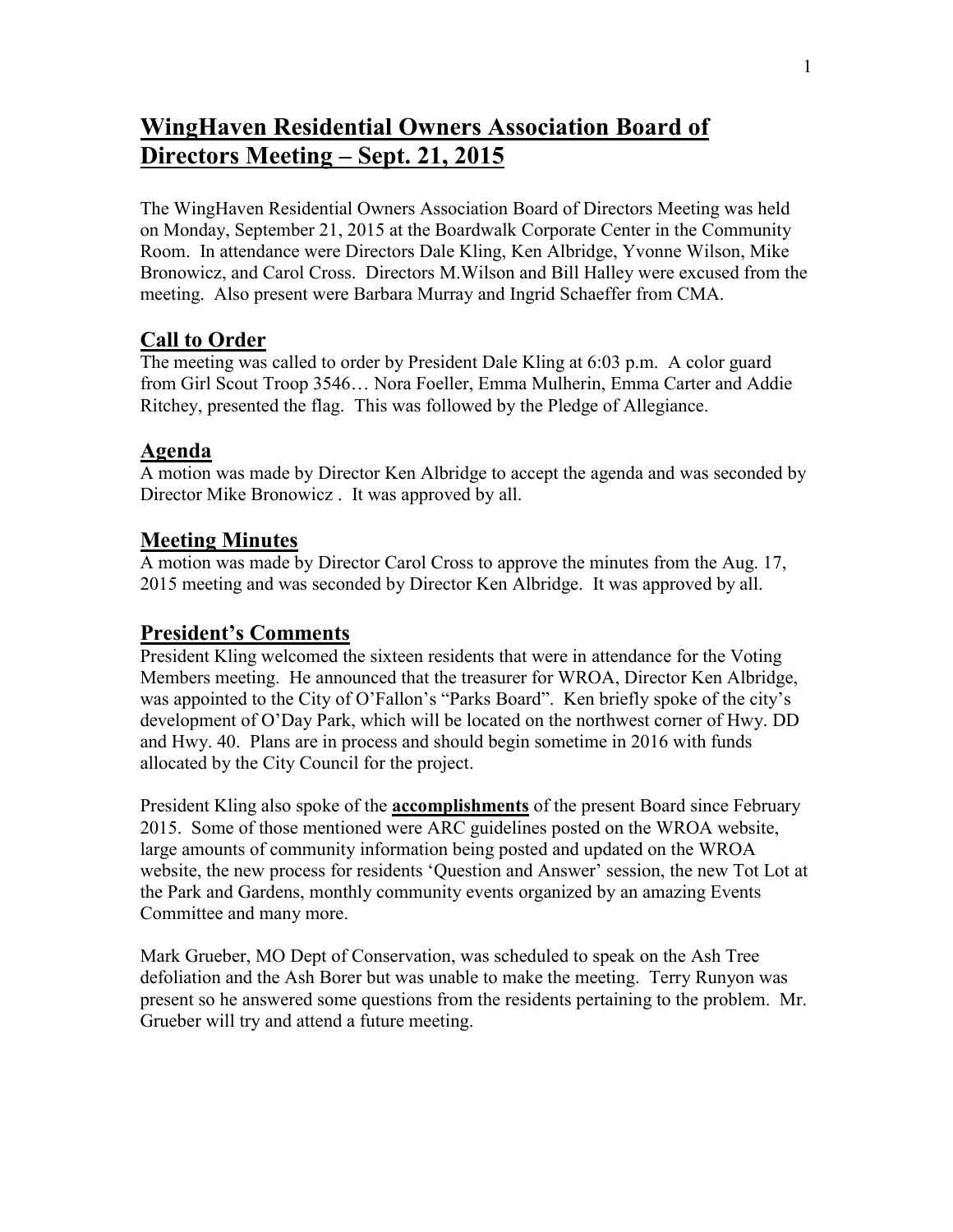# **Attendees' Opportunity to address the Board per sign-in**

Resident Lori VanHouten (648 Covered Bridge) is requesting a 'No Parking" yellow curb on Rolling Thunder Drive, south of the garden area. She request the 'One Way' sign on the alley exit of Covered Bridge Lane be fixed. She also requested that the area south of the gardens (on the hill) be made decorative with fruit trees, butterfly bushes, etc. She suggested that WROA organize a dump truck to drive through the neighborhoods, trim the trees hindering mail, UPS trucks, etc. and charge the residents \$30. She also had suggestions for the Emerald Ash Borer infected trees and the cost for residents. President Kling thanked her for her research and informed her that it would be discussed in the Executive Session by the Board members.

Resident Dan Kohm (Stoney Mountain) questioned the alley sealing and if it was in the budget for 2016.

# **Treasurer's Report**

Director Ken Albridge reported the Board is performing their fiduciary responsibilities. The final deficit reduction, barring any major anomalies, will fall between \$35K to \$45K. The alley reserve will be all right. After the September Financials are released in October, the Board will be able to put together the 2016 budget. If anyone wishes to see more detailed financial information, your are welcome to contact Ken at his email address which is posted at wroa.info.

## **Management Report**

Twenty seven violation letters were sent out to residents and eighteen residents are with the attorney. \$4363 has been collected this month from past due accounts. Two more events have been booked for the Pavilion.

# **Committee Reports**

#### **Events**

Director Cross reported that this year 'Trunk and Treat' will be held on Oct. 17, 2015 in the Midwest Bank parking lot. The time will be 12:30 p.m. to 3:00 p.m. There will be many local businesses with 'give-aways' and lots of other activities for children--another great event for our community. On Dec. 6, 2015, there will be a 'Gingerbread Swaree', more details to follow on the wroa website..... [www.wroa.info.](http://www.wroa.info/) Betty Kling (treasurer) announced they have thirty-six sponsors and are looking for more volunteers for the committee.

#### **Architectural**

Chairman Albridge reported there were 6 request and all 6 were approved.

## **Grounds**

The fountain on the Boardwalk is working again, all the hardware has been replaced. Director Carol Cross is looking for a replacement to take over the 'Gardens'. Terry Runyon's company will be winterizing the fountain in December and opening it up in the Spring of 2016.